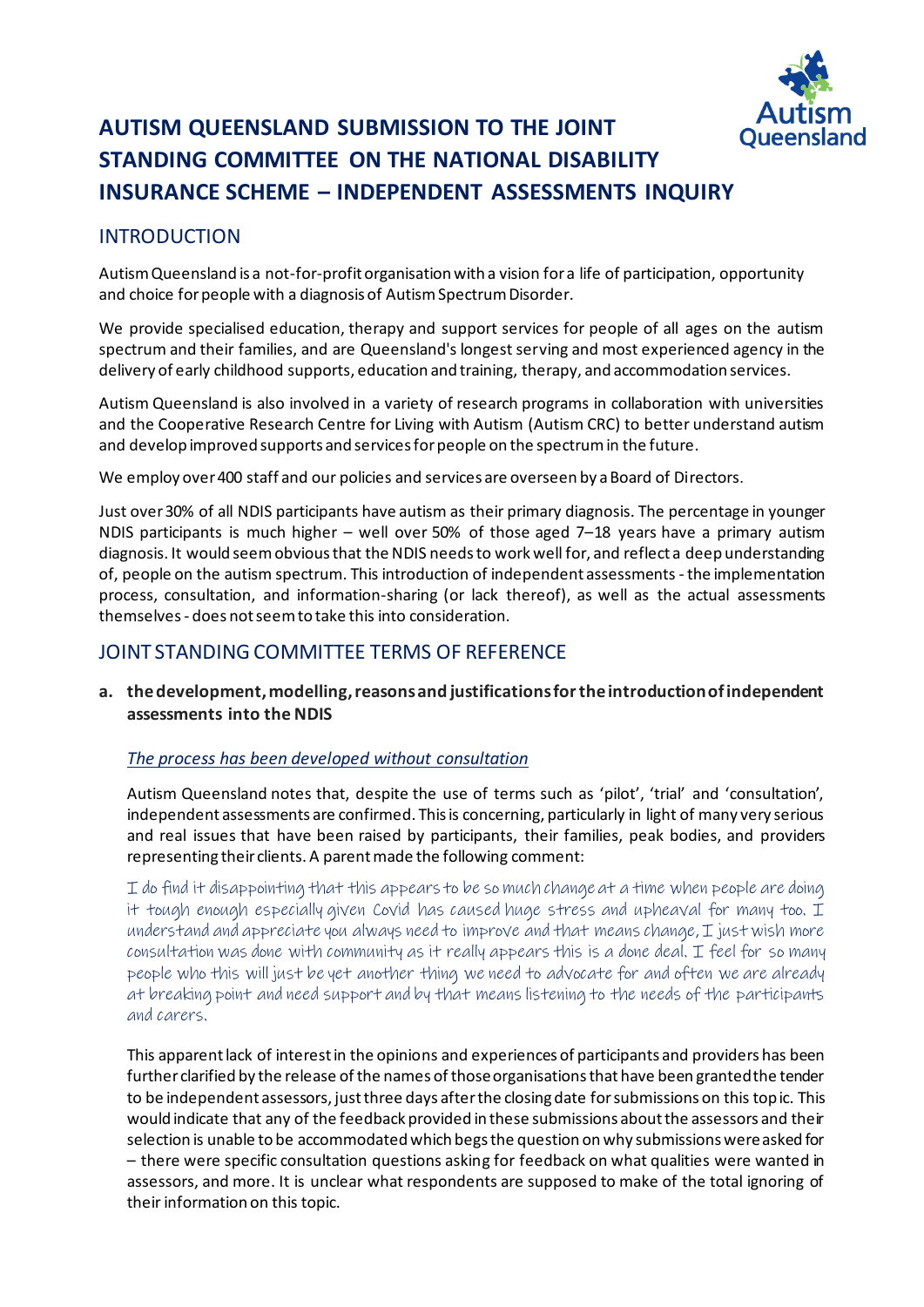Furthermore, the joint submission by DSS and the NDIA to this Joint Standing Committee on NDIS concludes with a section entitled 'Timetable for legislative changes' which again clearly illustrates that the NDIA will implement these assessments regardless of feedback provided in response to its 'consultations'.

\_\_\_\_\_\_\_\_\_\_\_\_\_\_\_\_\_\_\_\_\_\_\_\_\_\_\_\_\_\_\_\_\_\_\_\_\_\_\_\_\_\_\_\_\_\_\_\_\_\_\_\_\_\_\_\_\_\_\_\_\_\_\_\_\_\_\_\_\_\_\_\_\_\_\_\_\_\_\_\_\_\_\_\_\_

#### *Critical questions are not answered*

Pre-submission information sessions for providers and participants conducted by NDIA staff, were presented as being for the purpose of providing clarification and explanation.

In the joint submission by DSS and the NDIA, it is stated:

*"…the NDIA held over 170 virtual and face-to-face public and stakeholder events and sessions to be delivered between November 2020 and February 2021 to inform participants, family members, carers and the broader public of the intent of these reforms and seek feedback on their implementation".*

Having participated in a number of these events/sessions, Autism Queensland observed that time and again, key questions from participants, their carers and providers were not able to be answered by those presenting the information.

This disempowers participants as they are unable to gain the information they need to be able to complete a submission, or even just to feel comfortable about the upcoming change. This lack of respect for participants' perspective is deeply concerning.

#### *How will independent assessment results be used to determine a participant's funding?*

Overwhelmingly, the most important question that has been asked is for information on how the results of an independent assessment are then used to determine the participant's plan budget. We are no closer to having any such information now than we were at the start of the consultation process.

Initial information sessions had NDIS staff indicating that they would find this out and pass the information on to all who participated, but absolutely no follow up information of any kind was provided. Information sessions held closer to the closing date for the submissions, saw NDIS staff acknowledge that this was a critical issue but that they had no more information than anybody attending the sessions, on how this would occur.

The independent assessment pilots have not included this aspect in their processes, so a key component of this change is unexamined.

Information from the NDIA, including in the joint DSS and NDIA submission to this Joint Standing Committee, places heavy emphasis on the improvement that will be the outcome of participants not having to go to their planning meeting and discuss each support they would like to access and its cost, along with the evidence of why these supports would be valuable. Certainly, this is a cumbersome and stressful process. However, it does allow all involved to see how the final amount was decided upon.

The steadfast refusal of the NDIA to respond to questions about this or provide any acknowledgement of this critical step in their new process, is doing great harm to the working relationship between the NDIA and participants.

Autism Queensland notes that in the recently released **NDIS Post-consultation Reports**, this issue is still not addressed – there is acknowledgement that the question has been asked (in the postconsultation report for plan flexibility), but the only response under Further Information on Personalised Budgets is, *"The assessment will provide the information we will use to inform the amount of funding provided in your draft plan."*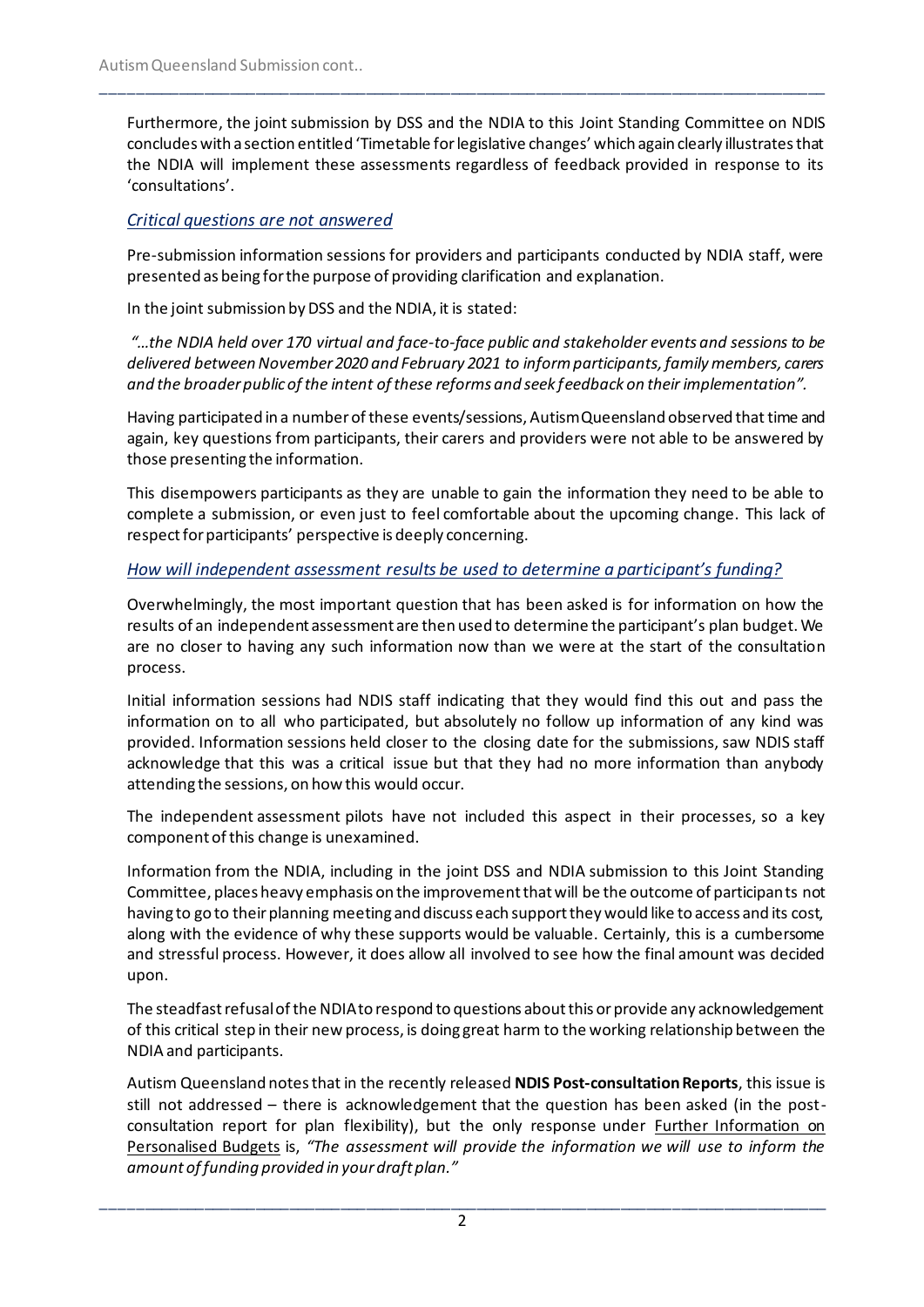Additionally, it must be recognised that nowhere else in the world, ever, have the assessment tools in question been used for such a purpose, nor were they intended for this purpose.

\_\_\_\_\_\_\_\_\_\_\_\_\_\_\_\_\_\_\_\_\_\_\_\_\_\_\_\_\_\_\_\_\_\_\_\_\_\_\_\_\_\_\_\_\_\_\_\_\_\_\_\_\_\_\_\_\_\_\_\_\_\_\_\_\_\_\_\_\_\_\_\_\_\_\_\_\_\_\_\_\_\_\_\_\_

# *Diagnosis or a specialist's statement that the person's disability is permanent is still required before the person can then progress to an independent assessment*

Another strongly emphasised rationale for the introduction of independent assessments is it will reduce the burden on participants to seek and undergo expensive, time-consuming, and difficult-toaccess appointments with specialists and allied health professionals. For example, the Consultation Paper stated: "The current access process requires people with disability to seek information about the impact of their disability from a variety of health professionals, including doctors and specialists. This can often involve long wait times. Appointments to see doctors and specialists can also cost a lot of money."

At no point is there any acknowledgement or discussion around the fact that for a participant to progress to accessing an independent assessment, they must first provide evidence that they have a disability. From the perspective of the people on the autism spectrum, the long waiting times are for **diagnostic** assessments. As participants will still require a statement from an appropriate specialist that their disability is likely to be permanent before being able to progress to an independent assessment; free independent assessments do not represent any improvement in their situation – **a diagnosis, or comprehensive information from professional staff, is still required**. Diagnosis, as a requirement for NDIS access, has been the cause of incredible stress and distress for many people on the spectrum and their families. This was particularly stressful for those who already had a diagnosis that was deemed not acceptable due to the period since the diagnosis was made. Most participants and their families do not understand why the diagnosis needs to be reassessed or confirmed, since autism is widely understood to be a lifelong condition.

The introduction of independent assessments does notimprove the enormously problematic issue of waiting times and costs for participants to see specialists.

At the very least, it should be considered that any person who has an official diagnosis of autism, no matter how long ago it was given, should be able to progress to being offered an independent assessment. Not only does this indicate the proper acknowledgement that this is a life-long diagnosis, but it would also reduce the number of people on waiting lists to have their diagnosis reviewed and confirmed, thereby making such appointments more available for those who do not yet have a diagnosis.

# **b. the impact of similar policies in other jurisdictions and in the provision of other government services**

Proposed changes to the assessment process through NDIS appear to be similar to the reform introduced around the Disability Support Pension which reviewed eligibility requirements according to the extent of impairment demonstrated against set criteria and with a welfare mindset, rather than examining individual circumstances and participation in meaningful roles. The NDIS has committed to moving away from a welfare model and towards control and choice, yet looks to embrace a one-sizefits-all approach to determining need for supports.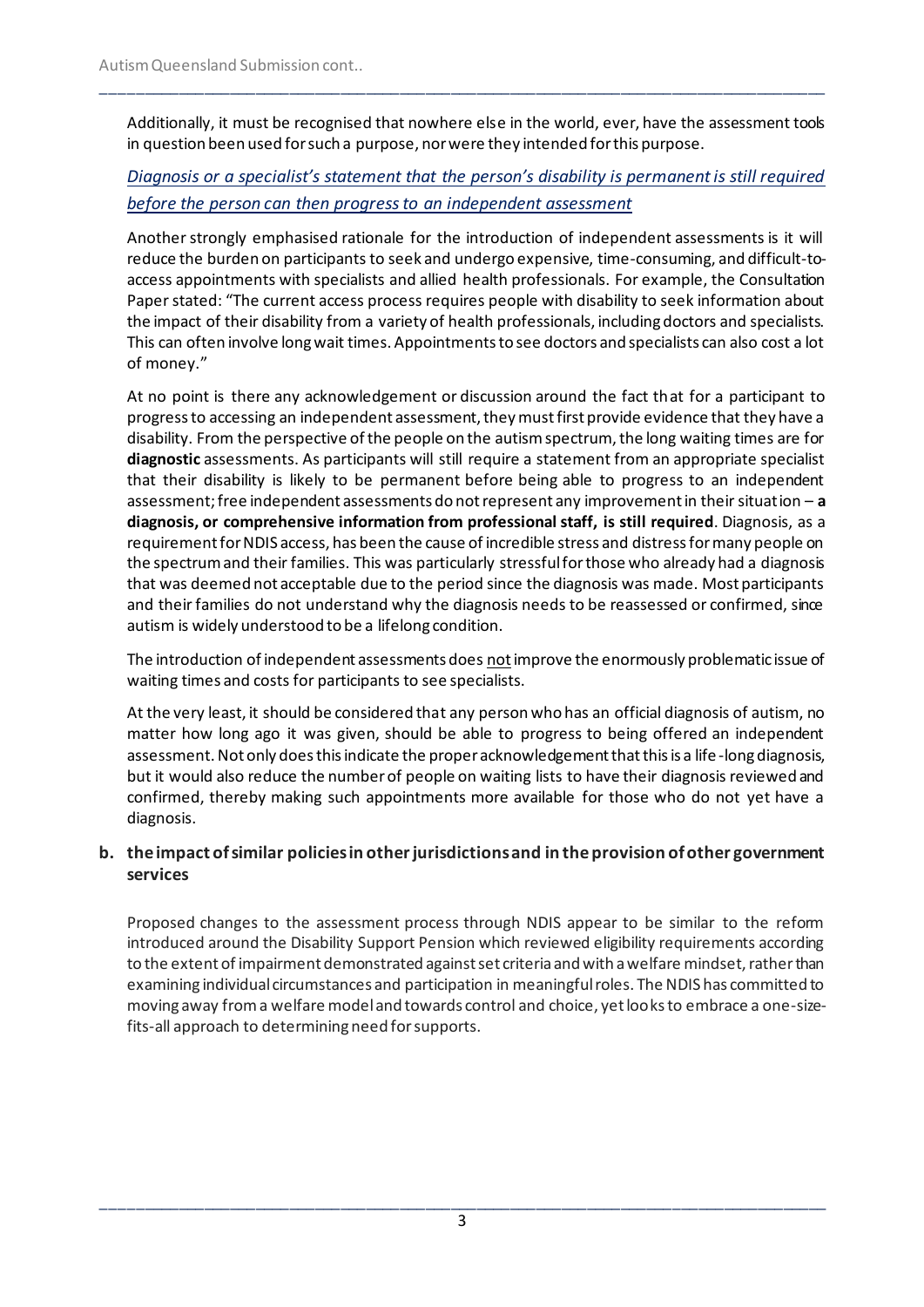#### **c. the human and financial resources needed to effectively implement independent assessments**

\_\_\_\_\_\_\_\_\_\_\_\_\_\_\_\_\_\_\_\_\_\_\_\_\_\_\_\_\_\_\_\_\_\_\_\_\_\_\_\_\_\_\_\_\_\_\_\_\_\_\_\_\_\_\_\_\_\_\_\_\_\_\_\_\_\_\_\_\_\_\_\_\_\_\_\_\_\_\_\_\_\_\_\_\_

There is already a known shortage of allied health professionals (AHPs). Participants are having to wait for periods of over a year to gain access to AHPs, with this being especially challenging in regional and remote areas.

For independent assessments to be offered in a prompt and timely fashion, the number of AHPs required by the organisations granted the NDIS independent assessment tender will be very large. The Consultation Paper and information sessions on independent assessments by NDIS staff have emphasised that independent assessors will be qualified and experienced. The most significant pool of such AHPs is with service providers, so it is expected that providers' workforce challenges and participants' lack of access to required supports will become a great deal more problematic.

This issue has been raised by all service providers during information sessions and by participants and parents attending participant-focused information sessions – for example:

… taking these therapists from therapy work into purely assessment work is surely a step backwards. By diminishing an already difficult resource to engage I would think an NDIS goal would be to ensure there are the supports available that are so vital to help our children and adults to live their best life.

In each case, it has been acknowledged by the NDIA staff as a genuine concern but absolutely no information has been provided on how this is going to be managed or how the impact on participants is going to be ameliorated. It is interesting to note in the DSS and NDIA joint submission to this Standing Committee the statement is made, "The recent focus has been…while also assisting providers to develop and expand their workforce…".

Autism Queensland would like further information on what this assistance has consisted of.

#### **d. the independence, qualifications, training, expertise and quality assurance of assessors**

#### Parents of children on the autism spectrum have had this to say about this aspect:

I'm concerned about the assessors. If they are just part of an organisation that does assessments and they have certain skils (sic) tags, they aren't going to be professionals practicing in autism say on an everyday basis. Therefore, they aren't going to be up with the latest research or know the nature of the disability as well as a professional that practices in it in the real world everyday.

My child currently see's 4 therapists, how will one assessor cover all those different types of skilled therapists? I.e. A physio does not have the skills that a OT has and can't accurately assess what an OT can assess etc.

My children already have assessments with their four therapists so that they can better plan their therapy for the year and know what to focus on for the year and try to improve/assist. They also attend school. They go through enough as it is, let alone another assessment where we are having to discuss all their negative qualities. This will destroy their self-esteem which we are working on daily to improve. Life is hard enough without having to jump through these hurdles.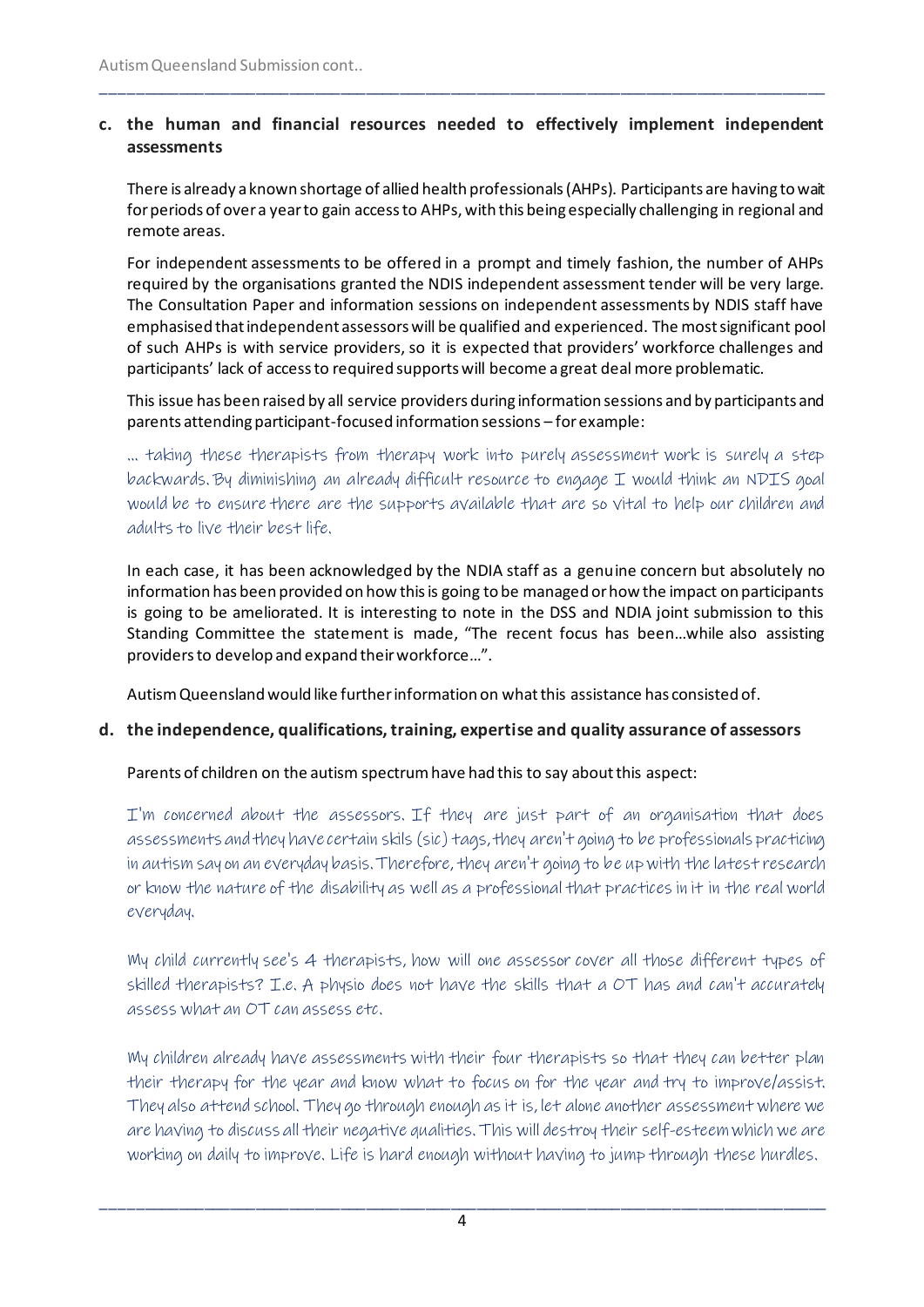This also applies to adults with ASD as well not coping well with new people asking them questions

\_\_\_\_\_\_\_\_\_\_\_\_\_\_\_\_\_\_\_\_\_\_\_\_\_\_\_\_\_\_\_\_\_\_\_\_\_\_\_\_\_\_\_\_\_\_\_\_\_\_\_\_\_\_\_\_\_\_\_\_\_\_\_\_\_\_\_\_\_\_\_\_\_\_\_\_\_\_\_\_\_\_\_\_\_

My ASD children like routine and consistency, so a independent /stranger assessing them isn't appropriate.

Why does the NDIA believe that one person with a set questionnaire can replace the years of specialist training that OTs, speechies, psychologists, developmental pediatricians etc undergo? I note that an allied health professional will conduct the assessments - however never in the past has my child's psychologist thought she had capacity to assess my child's OT or physiotherapy needs? And vice versa. Professionals undergo training for a reason, To think a checklist can replace that seems extraordinarily strange logic.

Autism Queensland has been concerned to read that a number of the organisations successful in winning a tender to deliver independent assessments may not be as independent as the Consultation Papers and tender application documents seem to indicate is a requirement.

We are also confused by the information provided by NDIA staff in pre-submission sessions that the tender application process was ongoing, with an NDIA expectation that organisations delivering independent assessments would continue to be added to the list and yet the tender application on the Australian Government tender website is closed.



It would seem beneficial to have as large a number of organisations as possible delivering this service rather than locking it down, especially as there may be many relevant organisations who would have applied but were unaware of the tender prior to its closing date.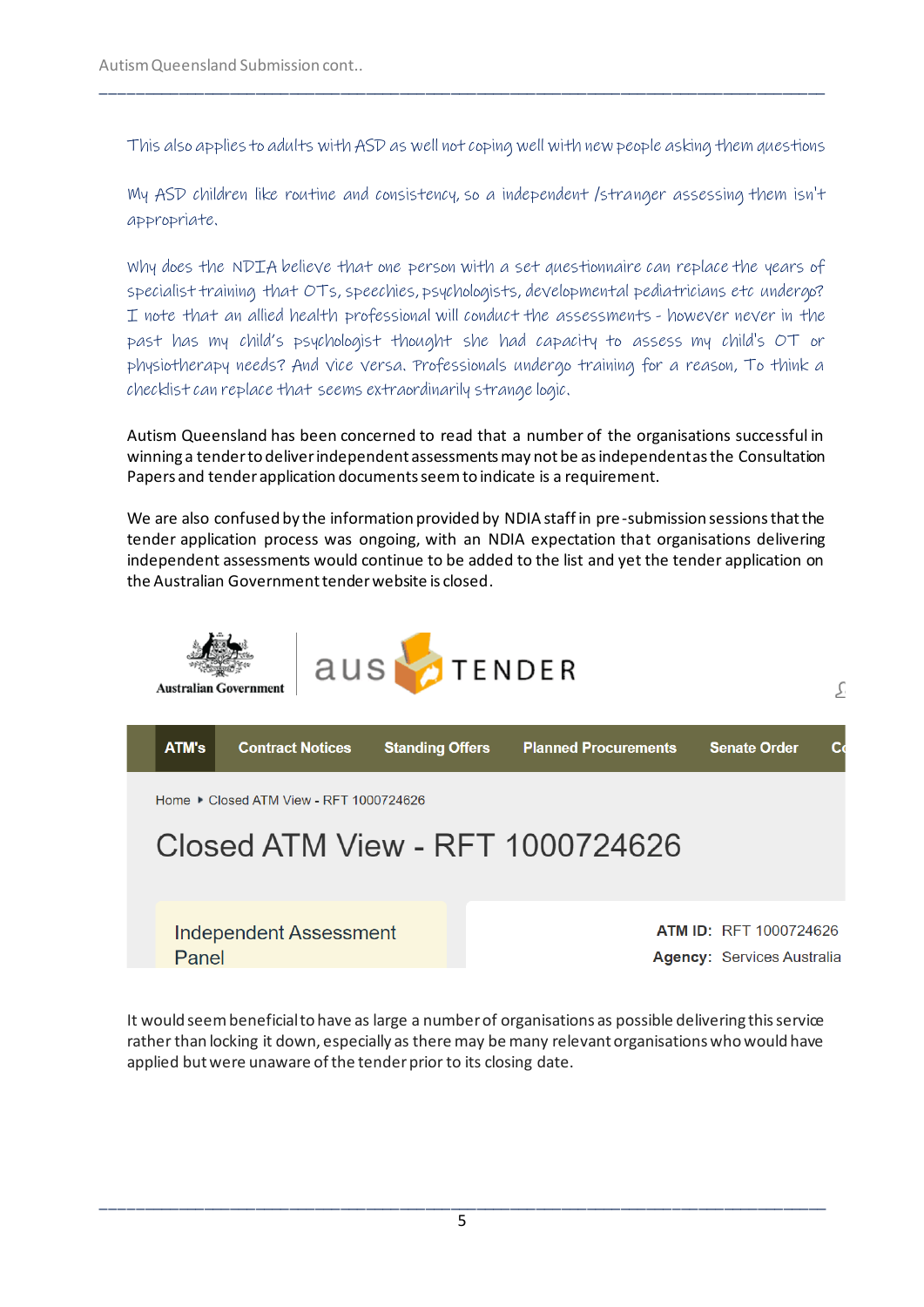# **e. the appropriateness of the assessment tools selected for use in independent assessments to determine plan funding**

\_\_\_\_\_\_\_\_\_\_\_\_\_\_\_\_\_\_\_\_\_\_\_\_\_\_\_\_\_\_\_\_\_\_\_\_\_\_\_\_\_\_\_\_\_\_\_\_\_\_\_\_\_\_\_\_\_\_\_\_\_\_\_\_\_\_\_\_\_\_\_\_\_\_\_\_\_\_\_\_\_\_\_\_\_

Autism Queensland has concerns that the list of "disability-neutral" standardised assessment tools that the NDIS plans to use (as per the NDIS document released in September 2020 on "*Independent Assessment: Selection of Assessment Tools"*) may not adequately address the functional capacity of some adults on the autism spectrum. For example, these assessments are unlikely to be sensitive to the needs of people on the autism spectrum with university degrees, who struggle to find meaningful employment commensurate with their skills, and who are socially isolated, dependent on their aging parents and who frequently have both diagnosed and undiagnosed mental health issues. These adults need and deserve support to live an ordinary life and can make significant gains from targeted support. Furthermore, this support may ultimately reduce their dependence of social welfare and mental health services.

# **f. the implications of independent assessments for access to and eligibility for the NDIS**

There has not been a robust, transparent trial of independent assessments, or any alternative options, that would look to improve consistency in access and eligibility to the scheme.

# **g. the implications of independent assessments for NDIS planning, including decisions related to funding reasonable and necessary supports**

The information provided about the process has stated that the participant's goals will be discussed at the planning meeting, that is, *after*the independent assessment has occurred and *after*the funding amount has been determined. Assessment before goal-setting diminishes the participant's choice and control and does not promote a person-centred approach.

# **h. the circumstances in which a person may not be required to complete an independent assessment**

A large proportion of individuals on the autism spectrum and those with other disabilities experience communication challenges – barriers to understanding expectations of others, as well as barriers to expressing needs, ideas, and opinions. These individuals deserve to have access to familiar and trusted supports for their communication needs. An independent assessment process, as outlined by NDIS to date, does not allow for consideration of communication impairment.

A large proportion of individuals on the autism spectrum and those with other disabilities experience co-occurring mental health challenges. An independent assessment process, as outlined by NDIS to date, does not allow for consideration of mental health challenges.

#### **i. opportunities to review or challenge the outcomes of independent assessments**

Information provided by the NDIS in its Consultation Papers and pre-submission information sessions has indicated that the actual results of a participant's independent assessment cannot be challenged, although the plan itself can. The question is, therefore, if the plan and funding amount are challenged but those decisions were dependent on the independent assessment which is not able to be challenged or changed, what can a participant use to support their stance that the plan is not appropriate?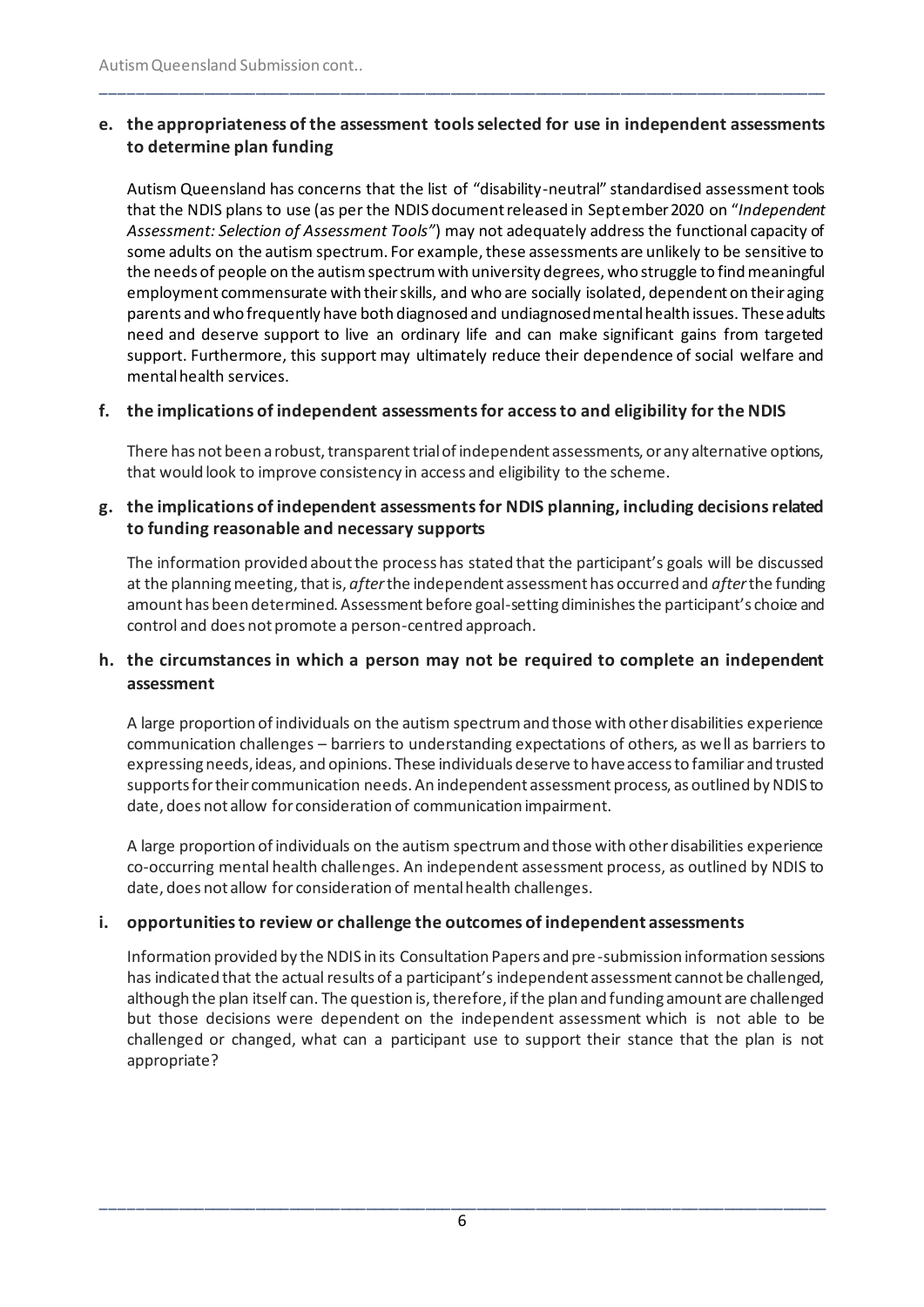**j. the appropriateness of independent assessments for particular cohorts of people with disability, including Aboriginal and Torres Strait Islander peoples, people from regional, rural and remote areas, and people from culturally and linguistically diverse backgrounds**

\_\_\_\_\_\_\_\_\_\_\_\_\_\_\_\_\_\_\_\_\_\_\_\_\_\_\_\_\_\_\_\_\_\_\_\_\_\_\_\_\_\_\_\_\_\_\_\_\_\_\_\_\_\_\_\_\_\_\_\_\_\_\_\_\_\_\_\_\_\_\_\_\_\_\_\_\_\_\_\_\_\_\_\_\_

# *Concerns regarding participant/potential participants in regional and remote locations*

Whilst the rationale for the introduction of independent assessments is for there to be equity and consistency for all, there are some troubling comments and gaps on exactly how this will be achieved for those in regional and remote areas. Suggested solutions to address the provision of independent assessments to those living in these areas all seem to consist of providing them with a service that is lower quality than those living in metropolitan areas would receive.

The tender document for organisations to apply to become a provider of independent assessments says:

*"The NDIA expects that most Assessors will hold qualifications in one of the Assessor Categories described above, but may consider additional Assessor Categories in certain circumstances, for example in rural and remote regions. Tenderers wishing to tender for additional Assessor Categories must clearly indicate their proposed professions in the Tender Response Forms."*

#### AND

*"The Supplier may only use a Telehealth service or other remote method to conduct an Assessment in limited circumstances where distance to a rural town or remote community would make face-to-face Assessment Services impractical."*

The parents of Autism Queensland clients participating in a pre-submission information session provided by the Queensland NDIS Community Engagement Team made the following comments:

Has the NDIA made comment on how they will ensure adequate assessors to implement timely IAs? Living regionally we struggle to find adequate support services and therapists - its not likely local assessors will be available.

In the case of regional towns, are assessors local or will they be flown in?

Living rural I have been on wait list for therapy assistance for 18 months.

How will they assess someone over the phone? Especially if the person is a child?

Can you explain how assessments are to occur over the phone, how does that work, in regards to lack of observations,

In regards to independent assessors, will they be available in regional areas? ie available to come to our home?

Autism Queensland acknowledges the challenges in providing services to those living in areas outside the metropolitan areas, especially to those in remote locations. However, people with disability in those areas are entitled to the same quality of service as those living anywhere else. Watering down and accepting less than best practice service provision is not acceptable. Other solutions need to be found.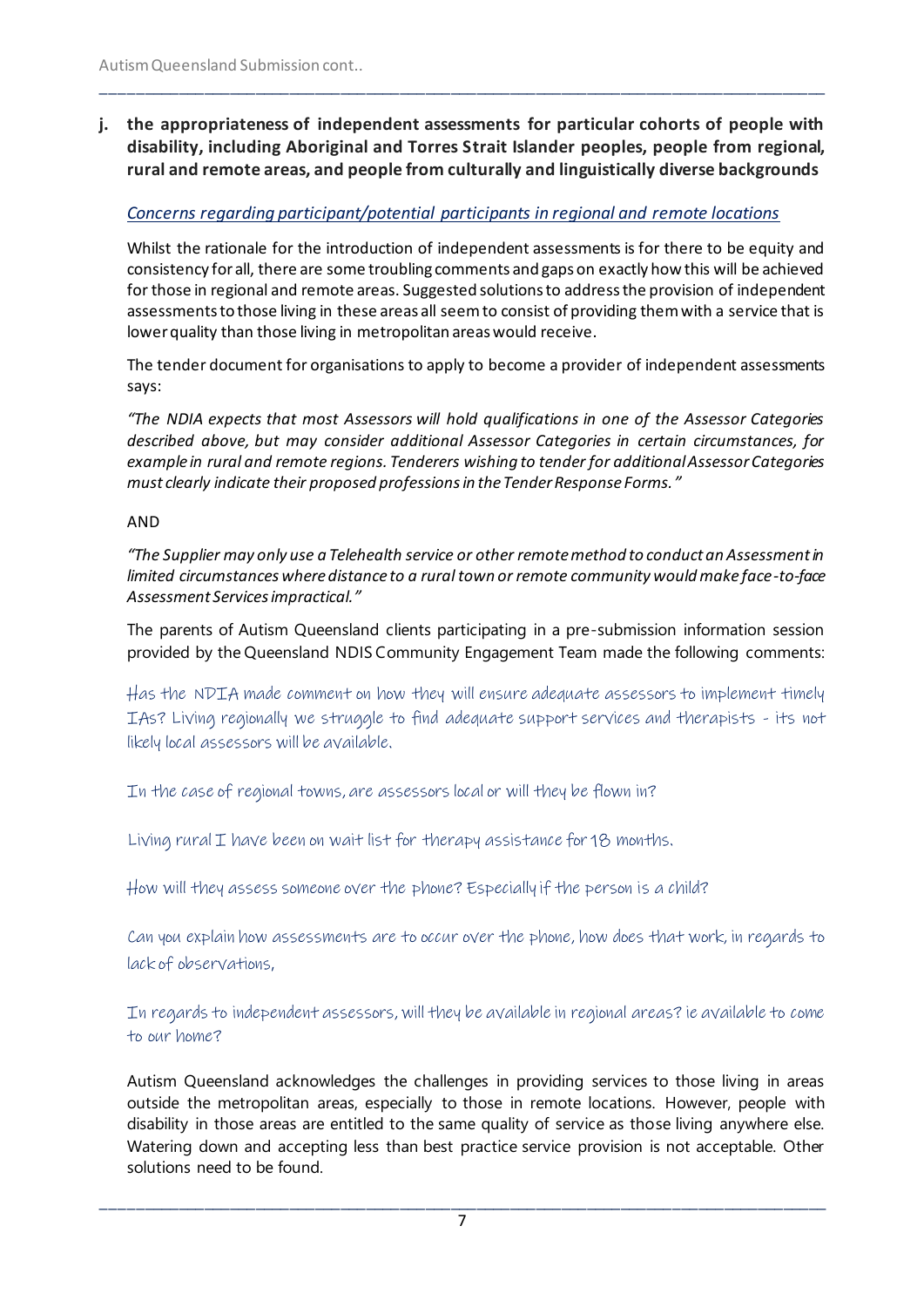Any requirement for further information may be a further barrier for participants in regional and remote areas.

\_\_\_\_\_\_\_\_\_\_\_\_\_\_\_\_\_\_\_\_\_\_\_\_\_\_\_\_\_\_\_\_\_\_\_\_\_\_\_\_\_\_\_\_\_\_\_\_\_\_\_\_\_\_\_\_\_\_\_\_\_\_\_\_\_\_\_\_\_\_\_\_\_\_\_\_\_\_\_\_\_\_\_\_\_

The Consultation Paper states:

*"In some circumstances other information may be needed to determine if a person is eligible for the NDIS. If required, we will request this information. We will consider all evidence provided in relation to impairment and the permanence, or likely permanence, of that impairment. Where appropriate, this information can be provided by the applicant's treating health professional.* 

*"Clinical information and reports from the applicant's usual treating health professional can provide an understanding of the supports or interventions that have and have not worked in the past, as well as any barriers and proposed supports for the future. Independent assessments provide a holistic view of functional capacity at a point in time, and do not replace the clinical relationship and expertise that are important for achieving outcomes and supporting a participant throughout their life. "*

Accessing this kind of additional information is going to be challenging and, in some cases, impossible to achieve for those in regional and remote areas due to lack of availability of allied health professionals and specialists. How is this additional disadvantage going to be addressed?

# *Lack of information on how independent assessments will improve outcomes for currently disadvantaged cohorts*

A focus of the rationale for the introduction of independent assessments is to overcome the current inequalities as evidenced by the variability in funding amounts received by participants from the lowest socio-economic category compared with those in the highest socio-economic bracket, and other inequities for those from CALD or indigenous backgrounds. Autism Queensland completely endorses the importance of addressing these issues. However, there is no information provided on how this process is going to be more accessible for those people. Independent assessments are still a process that the person must know about, engage with, understand, and navigate. What is being proposed to achieve the stated desired outcome?

# **k. the appropriateness of independent assessments for people with particular disability types, including psychosocial disability**

Undergoing an independent assessment has the potential to be of great detriment to the emotional and mental health of the participant and the participant's carers:

- a. The requirement to engage with an unknown person will cause enormous stress and anxiety in many people on the autism spectrum.
- b. The requirement for the participant or their chosen representative to provide detailed information on the challenges they face will be extremely damaging to their self-esteem and will cause further anxiety and stress.

#### Families who engaged in recent consultation and information sessions were passionate and articulate in expressing their concern, in writing, on this issue:

How on earth can it be seen as ethical to make children aged 7, to 17 sit and tell a complete stranger about their limitations - and many children aren't even AWARE of the issues they face? I certainly don't want to sit and speak about all of my child's challenges in front of her = and she doesn't have enough awareness of some of her challenges to represent herself. the damage to her self esteem if I sit and tell someone in front of her face about all her social and other deficits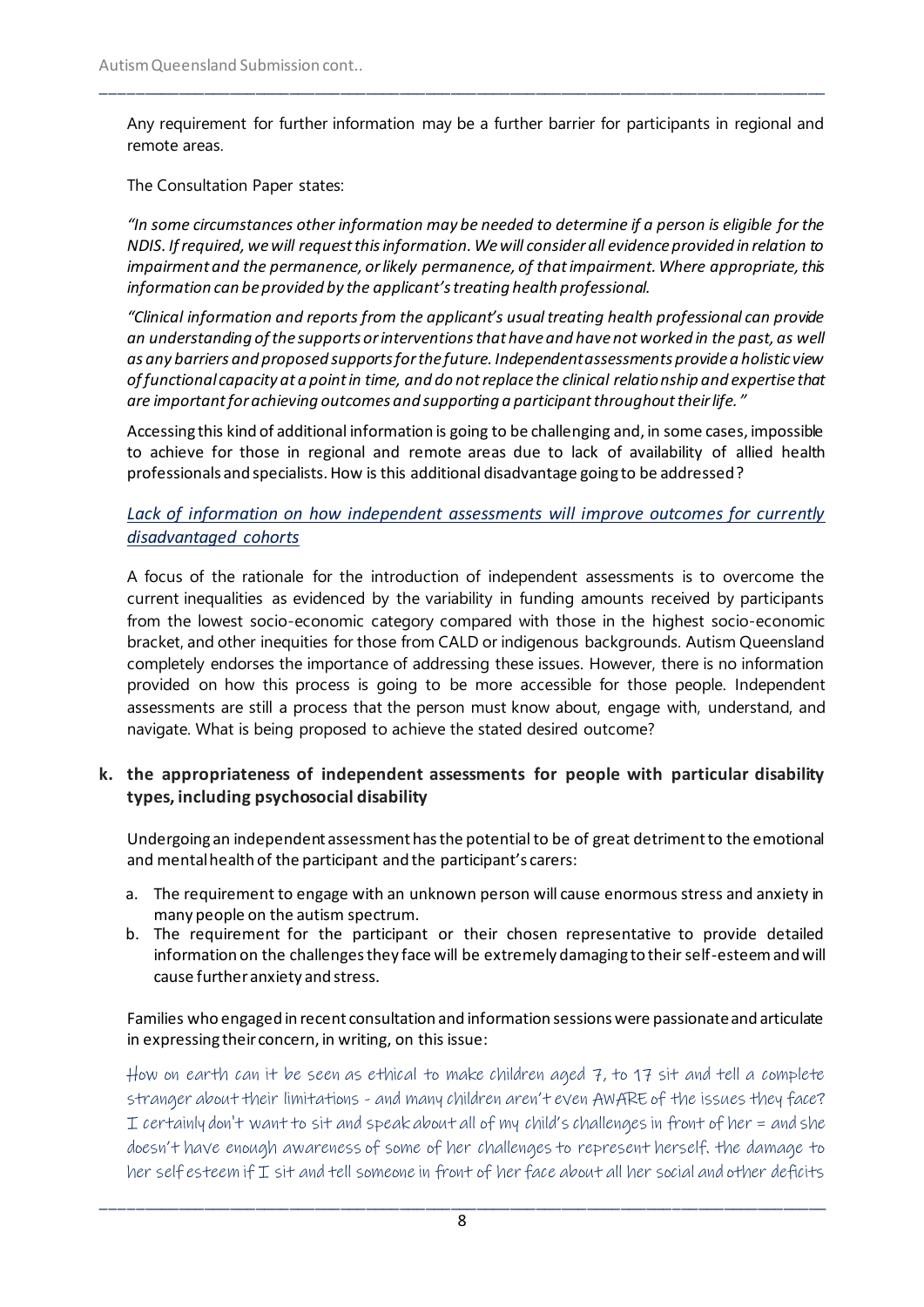etc would be hartbreaking (sic) for her. Self esteem destroying. And increase her anxiety. To me this can almost certainly will) cause HARM. So I do not understand how this is seen as a good process. Many families believe it is a way for NDIS to save money as families won't be prepared to put their kids through that due to the capacity for the process to cause harm to the child.

\_\_\_\_\_\_\_\_\_\_\_\_\_\_\_\_\_\_\_\_\_\_\_\_\_\_\_\_\_\_\_\_\_\_\_\_\_\_\_\_\_\_\_\_\_\_\_\_\_\_\_\_\_\_\_\_\_\_\_\_\_\_\_\_\_\_\_\_\_\_\_\_\_\_\_\_\_\_\_\_\_\_\_\_\_

My children already have assessments with their four therapists so that they can better plan their therapy for the year and know what to focus on for the year and try to improve/assist. They also attend school. They go through enough as it is, let alone another assessment where we are having to discuss all their negative qualities. This will destroy their self-esteem which we are working on daily to improve. Life is hard enough without having to jump through these hurdles.

There is great risk and likelihood that an independent assessment will not accurately identify the true needs of a person on the autism spectrum:

- Assessments, particularly functional assessments, have been known for decades to be notoriously poor at picking up and appropriately identifying the needs of people on the spectrum.
- This situation is exacerbated if the person administering the assessment does not have a deep understanding of autism.

# Again, families connected with Autism Queensland have expressed their fears and experiences on this:

The issue of children being able to adequately represent themself is a very important one. Please don't ignore it if it seems too hard. There is no way my child can give valid info but how will the assessor know that? Assessment tools are notorious for not being specific enough around these kinds of issues. Ask my daughter - can you make friendships - she will say yes. Ask her teachers, school, parents if she has capacity to independently make and maintain friendships -answer is no. Her self perception is different to reality.

How can a 3hr assessment with a stranger be beneficial for a person with ASD. Assessment needs to take into consideration the history of the child. A lot of ASD children camouflage, and cover up their anxiety. So they may look perfectly fine at the time of assessment, however they are not! You won't see their anxiety or their meltdowns or incapacity to function.

How can an Independent assessor make a report based on a few meetings , given this is key evidence, having time to know child, history, and functional impacts?

My teenager won't interact with anyone new and will need rapport built before any assessment could take place. I'm concerned a "cold" assessment will not get any information from my child directly and will cause problems.

People on the autism spectrum represent a very significant proportion of the total number of people accessing the NDIS. The introduction of any system needs to be designed for such individuals, rather than continue with the previous models that have served people on the spectrum so poorly.

Family members representing the functional capacity of a person on the spectrum may also be challenged to accurately respond to standardised "tick-the- box" questionnaire items which offer little opportunity to provide more nuanced or detailed information about the participant's unique